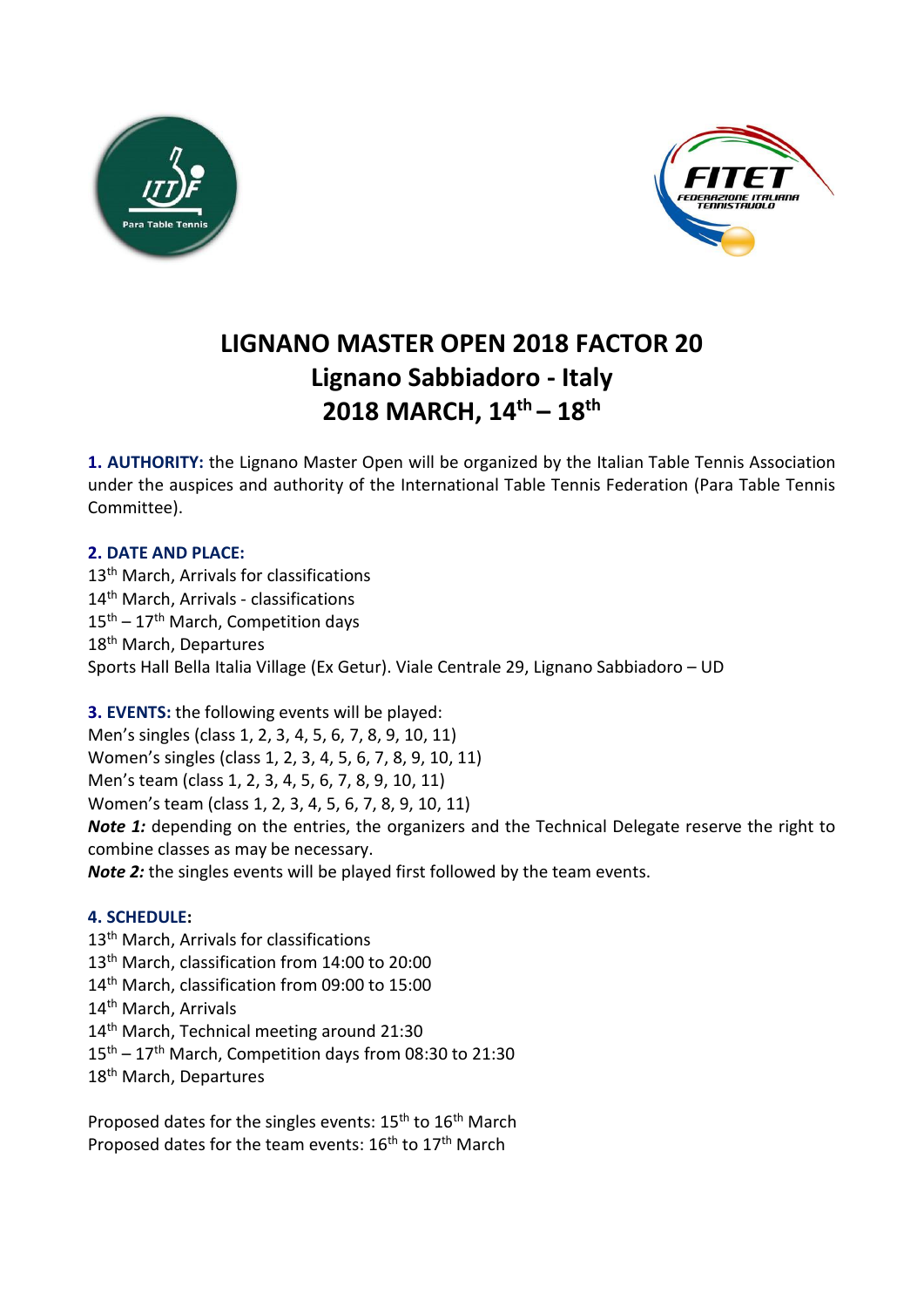## **5. RULES:**

the event will be conducted in accordance with the current Laws of Table Tennis, the Regulations for International Competitions and specific PTT directives (which may be amended from time to time).

## **6. EQUIPMENT:**

the following equipment will be used: Tables: 16 Tables for competition STAG (Peter Karlsson, Blue), for wheelchair users Nets: Stag Balls: Stag Supreme\*\*\* 40+ (white color) Floor: Stag carpet *Note 1:* all the tables will be wheelchair accessible. *Note 2:* will be prepared 8 table for training in the first floor.

# **7. ELIGIBILITY**

The event is open to players who are eligible to represent their national association according to the ITTF Handbook 2018.

## **8. OFFICIAL ORGANIZER**

ITALIAN TABLE TENNIS ASSOCIATION Physical/postal address: Curva Nord – Stadio Olimpico – Foro Italico – Rome. E-mail: [settore.paralimpico@fitet.org](mailto:settore.paralimpico@fitet.org) Phone: +39 06 8932 01 61 Fax: +39 06 3204714 Tournament Director: Allegra Roccato

## **9. TECHNICAL DELEGATE FOR THE EVENT**

Name: Matej Hamran E-mail: [matej.hamran@gmail.com](mailto:matej.hamran@gmail.com)

**10. REFEREE** Name: Tina Crotta E-mail: [crottatina@gmail.com](mailto:crottatina@gmail.com)

## **11. CLASSIFIER**

Two classifiers will be appointed by ITTF PTT.

## **12. CLASSIFICATION**

All new players should be present in time for classification on March 13/14 (arrival on March 13<sup>th</sup>) 12:00 noon). All players should bring with them their medical diagnosis and any other medical information relevant to their classification. They should report to classification with these documents, dressed as if they are going to play a match and with all their table tennis equipment including sports chairs. All players and support staff are expected to cooperate fully in the classification process.

No Classification for class 11 and NO re-evaluation and protest!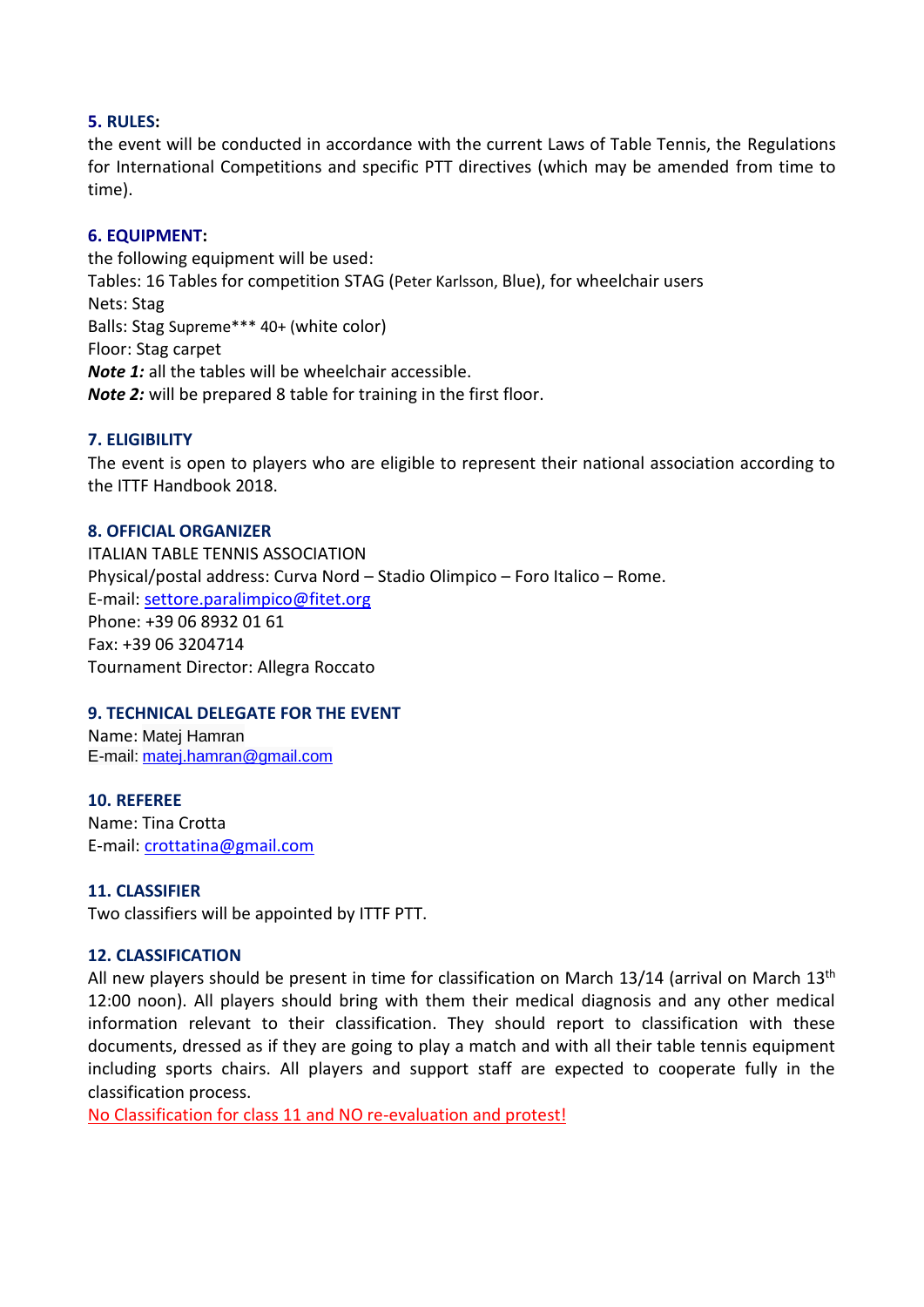## **12.1 Requirements for classification**

ITTF-PTT classification rules state that Athlete Evaluation will take place during international competitions. All athletes to be classified internationally in 2018 need to fill in the following documents:

- [Consent Form](http://www.ipttc.org/classification/NA-NPC/ITTF-PTT%20Consent%20Form.pdf) (to be read and signed by Athlete. If the Athlete is under 18 or has an Intellectual Impairment, an additional signature by coach or guardian is required)
- [Medical Diagnostics Form](http://www.ipttc.org/classification/NA-NPC/ITTF-PTT%20Physical%20Impairment%20Medical%20Diagnostics%20Form.pdf) (to be filled, dated and signed by a certified health professional)

These are the steps to be followed by a NA (National Association) so that an athlete will be included in the list of athletes to be classified in a tournament.

- 1. Once the NA has sent the first entry for a player in an international tournament, scanned copies of both documents mentioned above have to be sent to [classification@ittf.com](mailto:classification@ittf.com) (no later than one month before the beginning of the competition).
- 2. Athlete will give the original signed documents to the chief classifier at the beginning of the Athlete Evaluation process that takes place 2 or 3 days before the beginning of the competition.
- 3. If the Athlete has any additional medical documents available that could help classifiers to understand better the nature of the impairments, he or she will show that medical information to classification panel during the Athlete Evaluation process.

The needed forms and complete information about classification can be found at <http://www.ipttc.org/classification/documents.htm>

## **13. PARTICIPATION QUOTAS**

For Fa20 events, the maximum number of entries per association per class is 6.

A player may only play in the class indicated on his or her international classification card unless, due to the low number of players, his or her class is combined with the next class or classes. Then they may play in the next higher class event.

The minimum entry for a singles class to be played is 4 players.

In class 11 only players already classified can participate!

All other persons wishing to accompany a team (i.e. who are not members of the team) are subject to special charges and should contact the organizers for further information. These packages are limited and subject to availability of places in the official hotels. Priority will be given to the Official Party of all the delegations.

## **14. ENTRY PROCESS**

Only entries submitted by or endorsed by the national association will be accepted (national Paralympic committees are advised to contact the national association urgently to confirm this system of entry).

*For new players participating for the first time in a PTT event, MUST send to ITTF one copy of a valid passport (see email address below).*

All players must bring with them a valid passport which will be copied for the ITTF database. **The entry (entry by name) deadline is: 31.01.2018**

In order to secure full participation, national associations failing to confirm their participation according to deadlines will be removed from the list of participants.

All entries must be sent to the organizers and to ITTF: [ittfparaevents@gmail.com](mailto:ittfparaevents@gmail.com)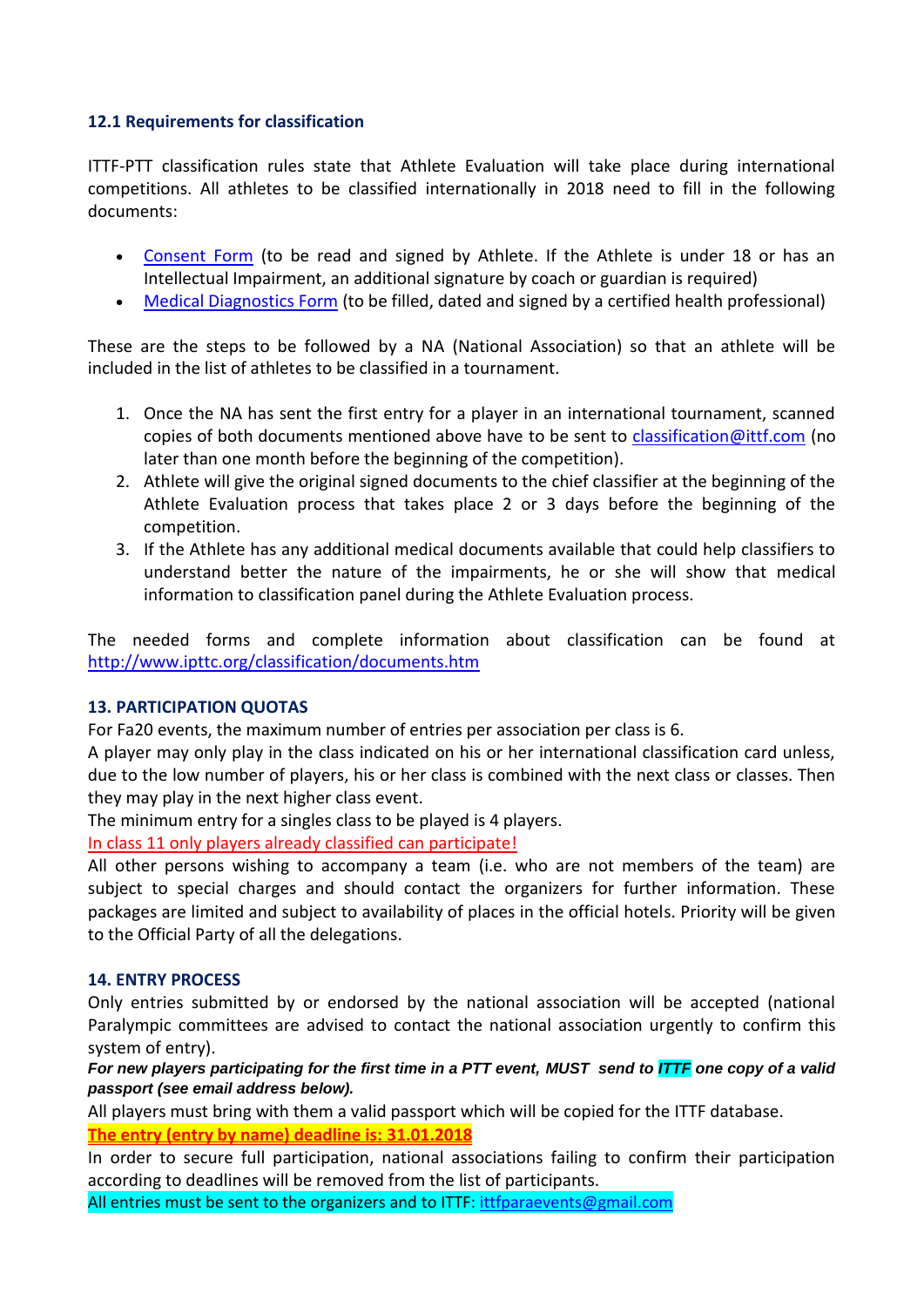#### **15. SYSTEM OF PLAY**

*Singles events:* the first stage will be played in a round-robin basis in groups of even numbered players but there shall not be less than 3 and not more than 5 players in a group and priority will be given to groups of 4 players. If there are 5 or less players, the event will be played as a roundrobin without knock-out. Two players advance from each group to the second stage which will be played in a knock-out format.

*Team events:* the first stage will be played in a round-robin basis with priority given to groups of 3 teams with the winner and runner-up in each group advancing to play in the knock-out rounds. If there are 5 or less teams, the event will be played in a round-robin format without knock-out. **Teams will play as follows: Double; A vs Y; B vs X.**

*General:* The numbers of groups will be decided by the TD and the referee in cooperation with the organizing committee. If the number of groups in an event is decided not to be a multiple of 2 (e.g. 2, 4 or 8 etc.), winners from the groups with the highest ranked seeded players shall have byes in the first round of the second stage, in ranking order. All matches will be played to the best of 5 games. There is no play off for bronze medals. If there are 5 players/teams in an event, only one bronze medal awarded. If there are 4 players/teams in an event, no bronze medal is awarded. If there are 3 players/teams in an event no medals are awarded. Medals are awarded only to a player in a team event, if he/she plays at least in one match in the event.

## **16. SEEDING**

Seeding for all the events will be done according to the latest ITTF PTT rating list at the time of the draws.

#### **17. TECHNICAL MEETING**

The technical meeting will be held on 14<sup>th</sup> March around 21:30

#### **18. DRAWS**

The draws will be done for the singles events on  $14<sup>th</sup>$  March and for the team events on  $15<sup>th</sup>$ March. The draw will done before the technical meeting, during the meeting we will give only the paper.

#### **19. PERSONS ON THE BENCH**

The following persons on the bench are permitted:

19.1 In singles events, 1 seat for a coach on the playing field (behind the surrounds).

19.2 In the team events 5 seats for one (1) coach and up to 4 players of the team playing the match.

19.3 No other players or personnel may have access to the area behind the surrounds or the playing area. Special provisions and seating areas will be made for medical personnel.

#### **20. CLOTHING**

Please note that with effect from 1 January 2014, all players are expected to wear shirts with their name and 3 letter association code on the back of their playing shirts.

#### **21. ENTRY FEES**

For PTT events, the entry fees include accommodation and capitation fees (25€). The entry fees have to be paid in Euro to the organizers as set out below: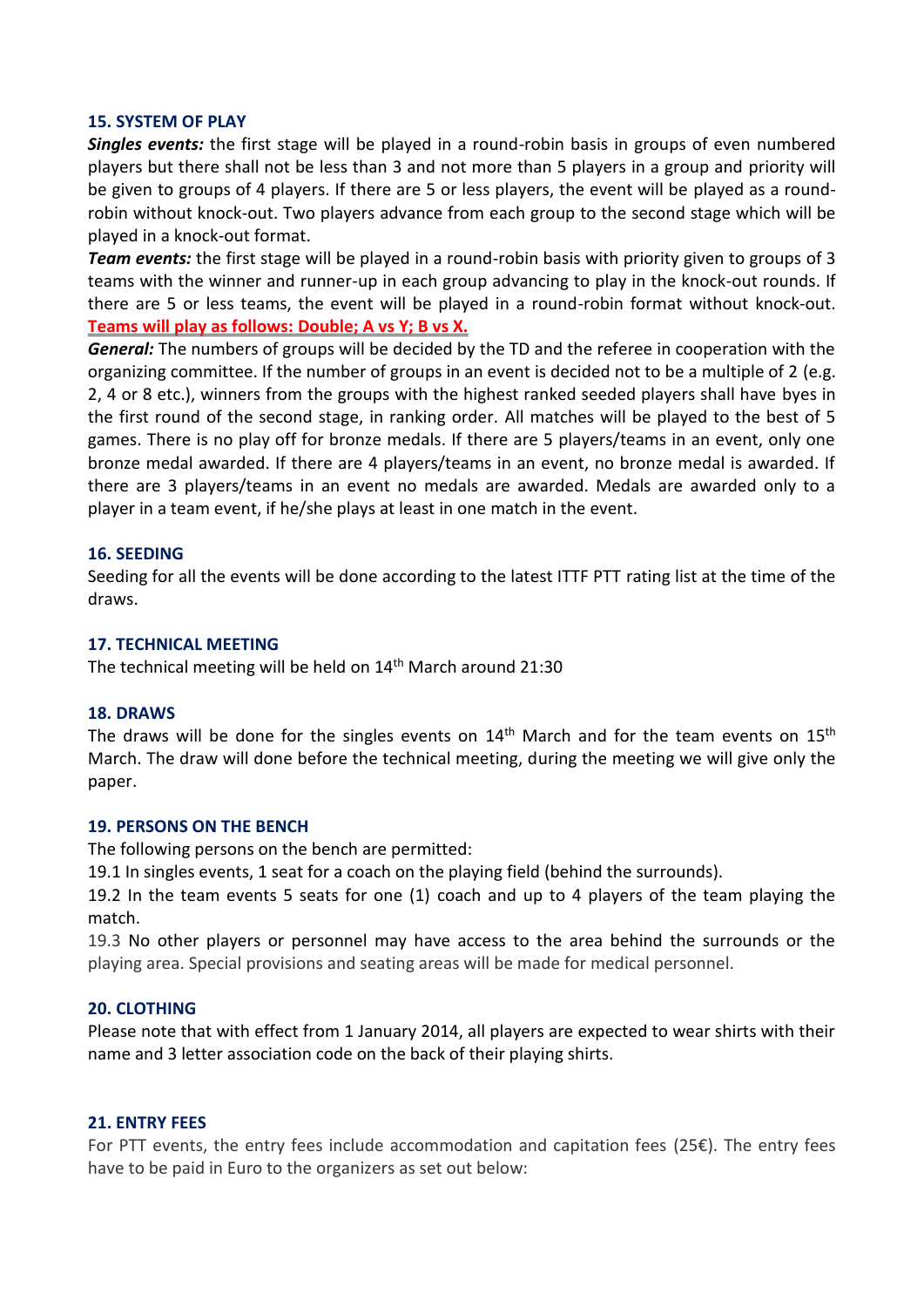## **€ 430,00 Per person (2 in a room)**

€ 430,00 Entry to be submitted with the entry

*€ 520,00 Per person (2 in a room) for the arrival at 13th for classification*

€ 60,00 The fee for the extra night per person in a double room

€ 80,00 The fee for the extra night per person in single room

€ 25,00 The extra single room each night

**PLEASE NOTE: It is possible to take part only in the tournament. Then no Hotel, no meals, no transport are enclosed. Fee: 250 €**

*Special price for escort's tetra players of class 1 and players class 11 that will participate, the fee for them will be reduced of 80,00 euros (sharing the room with the player).*

*WILL NOT ACCEPTED PAYMENT CASH UPON ARRIVAL, ALL THE ENTRIES FEES MUST BE PAID BY BANK BEFORE THE ARRIVALS.*

Should there be any spectators or supporters, they should contact the organizers to enquire if a package is available for them.

**Payments should be made as follows:** Name : FEDERAZIONE ITALIANA TENNISTAVOLO Bank name: BANCA NAZIONALE DEL LAVORO Account name: FEDERAZIONE ITALIANA TENNISTAVOLO Account number: 10127 SWIFT CODE: BNLIITRR Branch Addres: A FORO ITALICO - SPORTELLO CONI IBAN: IT 80D 01005 03309 000000010127 Specification of payment: *ENTRY LIGNANO 2018 + COUNTRY* All bank charges are for the cost of the party making the payment.

# **22. OFFICIAL HOTELS**

The hotel for teams is: BELLA ITALIA VILLAGE – EFA. (Ex Getur Village) Physical/postal address: viale Centrale, 29 - 33054 LIGNANO SABBIADORO (UD) Italy E-mail: [info@bellaitaliavillage.com](javascript:void(0);) Phone: +39.0431.409511 Fax: +39.0431.409512 Website address: [www.bellaitaliavillage.com](http://www.bellaitaliavillage.com/) Please note that the first official meal covered by the Organizing Committee will be the dinner on

March 14<sup>th</sup> (March 13<sup>th</sup> for arrivals for classification) and the last official meal will be the breakfast on March 18<sup>th</sup>. The meals are served on the respective building for breakfast and dinner, the lunch will be served at Le Vele building.

## **23. TRANSPORTATION**

The organizers will provide transportation for teams and officials on  $13<sup>th</sup>$ ,  $14<sup>th</sup>$  and  $18<sup>th</sup>$  March from airport – hotel – airport.

| Airport          | VENEZIA (Marco Polo airport) or TREVISO (Antonio Canova airport) |
|------------------|------------------------------------------------------------------|
| Railway          | Latisana station railway                                         |
| Distances by bus | - From Venezia Airport to Accommodation: 93 km                   |
|                  | - From Treviso Airport to Accommodation: 112 km                  |
|                  |                                                                  |

*- From Latisana station railway to Accommodation: 17 km*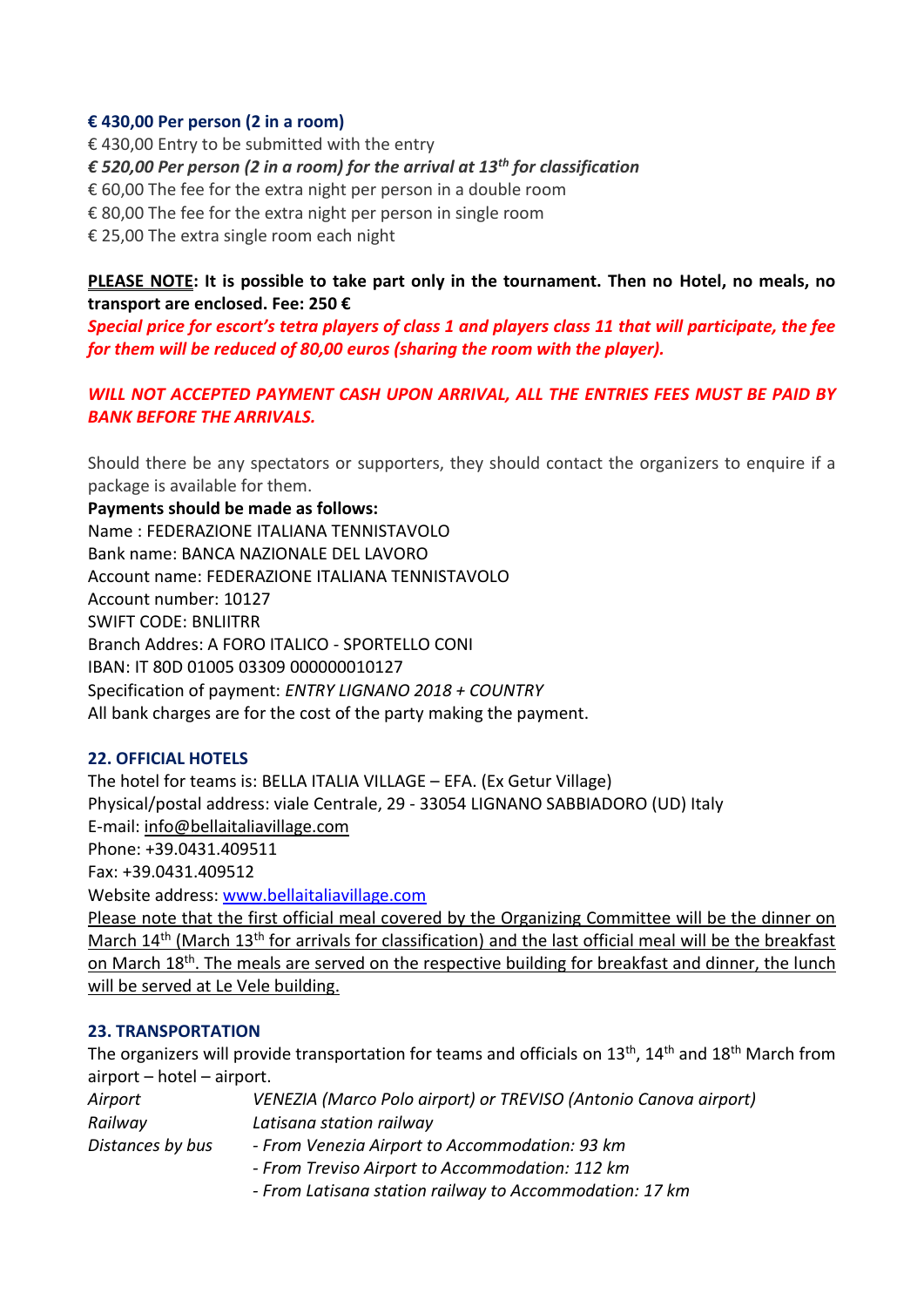#### **24. OBLIGATIONS**

All players entered must compete against any other participating player and by entering, agree to be bound by the ITTF Anti-Doping, Anti-Harassment and Classification policies and procedures during the event. The entry forms contain an undertaking to be signed by a responsible official of the nominating Association and the team member covering these matters and no entry will be accepted unless such an undertaking has been given. Similarly, it is the responsibility of the association, player or team member to ensure that he or she has adequate medical, travel and other appropriate insurance.

## **25. TELEVISION, MOTION PICTURE AND INTERNET COVERAGE CONDITIONS**

By entering the event, all participants agree to abide by all ITTF rules and by the rules and regulations of the organizers. All associations, teams and individual players agree to be abide by the rulings of the ITTF and its agents in all matters concerning television coverage, video, internet web casting, motion picture coverage, and photographic coverage of any kind. Participants release all rights, or rights held by their agents or sponsors, in all matters relating to television and web casting coverage, video and motion picture coverage, and photographic coverage of any kind; and hence accept such coverage during the event. Any participant, when called upon, must appear promptly to press conferences or medal presentations and follow the procedures set by the ITTF and the organizers.

#### **26. CANCELLATION POLICY**

The policy applies as follows:

25.1 cancellations after the first entry but before the second entry: the first entry fee is forfeited.

25.2 cancellations after the second entry: the first entry fee plus an additional 30% of the entry fee is forfeited i.e. a total of 60% of the total entry fee.

25.3 cancellations within 10 calendar days of the arrival date will be decided by the organizers in consultation with the TD.

This is provided that the player is not able to prove circumstances beyond his or her control e.g. admission to hospital.

## **27. VISAS**

Should you need assistance to apply for a visa (e.g. a letter of invitation), please provide the organizers with the following details:

- Full name as in passport
- date of birth
- Function in the team
- Passport number
- Passport expiry date
- copies of the passports of participants for whom a visa is needed.

Note: the requirements for visas are not under the control of the ITTF or the organizers but under the Government's jurisdiction and the association must fulfill all requirements in order to get a visa in time. In supplying this information, the person understands and acknowledges that data covered by data protection legislation will be shared in order to facilitate the application for a visa.

## **28. COMPLEMENTARY INFORMATION:**

Average low temperature expected: 2º Celsius Average high temperature expected: 9.5º Celsius